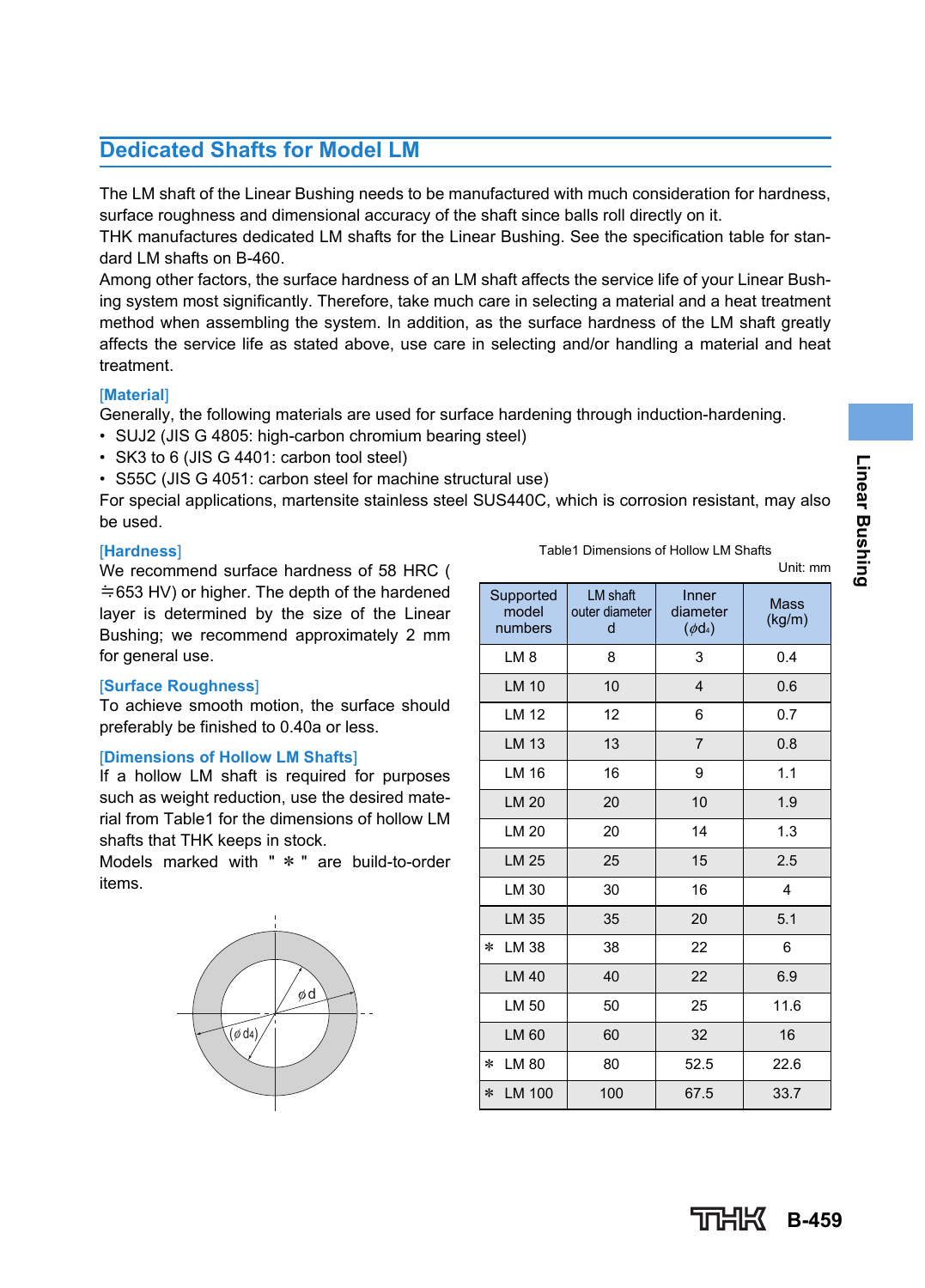## **Standard LM Shafts**

THK manufactures high quality, dedicated LM shafts for Linear Bushing model LM series.



\*If two or more symbols are given, they are shown in an alphabetical order.

- (1) [Major materials] THK5SP (THK standard material) SUJ2 (high-carbon chromium bearing steel) [Hardness] HRC58 to 64 [Hardened layer depth] 0.8 to 2.5mm(varies with shaft diameter) [Surface roughness] 0.20a to 0.40a [Straightness of the LM shaft] 50 μm/300 mm or less
- (2) Precision-grade LM shafts with shaft diameter tolerance of g5 or h5 are also manufactured as standard.
- (3) Corrosion resistance, martensite stainless steel LM shafts are also available.
- (4) When asking an estimate or placing an order, refer to the model number coding shown on the left.

|                 |                |                   |                               |                |                |                |                |                |                | ‡ød            |                         |                               |                |                |                |            |                 |
|-----------------|----------------|-------------------|-------------------------------|----------------|----------------|----------------|----------------|----------------|----------------|----------------|-------------------------|-------------------------------|----------------|----------------|----------------|------------|-----------------|
|                 |                |                   |                               |                |                |                |                |                |                |                |                         |                               |                |                |                |            |                 |
| Model No.       |                | Shaft<br>diameter | Overall LM shaft length: L mm |                |                |                |                |                |                |                | Supported<br>model      |                               |                |                |                |            |                 |
|                 | d              | Tolerance<br>g6µm | 100                           | 200            | 300            | 400            | 500            | 600            | 700            | 800            |                         | 10001120011300115001200013000 |                |                |                |            | numbers         |
| SF <sub>3</sub> | 3              | $\frac{-2}{-8}$   | $\circledcirc$                | $\circledcirc$ |                |                |                |                |                |                |                         |                               |                |                |                |            | LM <sub>3</sub> |
| SF <sub>4</sub> | $\overline{4}$ |                   | $\circledcirc$                | $\circledcirc$ |                |                |                |                |                |                |                         |                               |                |                |                |            | LM <sub>4</sub> |
| SF <sub>5</sub> | 5              | $-4$<br>$-12$     | $\circledcirc$                | $\circledcirc$ | $\circledcirc$ |                |                |                |                |                |                         |                               |                |                |                |            | LM <sub>5</sub> |
| SF <sub>6</sub> | 6              |                   | $\circledcirc$                | $\circledcirc$ | $\circledcirc$ | $\circledcirc$ |                |                |                |                |                         |                               |                |                |                |            | LM <sub>6</sub> |
| SF <sub>8</sub> | 8              | $-5$              | $\circledcirc$                | $\circledcirc$ | $\circledcirc$ | $\circledcirc$ | $\circledcirc$ |                |                |                |                         |                               |                |                |                |            | LM 8, 8S        |
| <b>SF 10</b>    | 10             | $-14$             | $\circledcirc$                | $\circledcirc$ | $\circledcirc$ | $\circledcirc$ | $\circledcirc$ | $\circledcirc$ | $\circledcirc$ | $\circledcirc$ |                         |                               |                |                |                |            | <b>LM 10</b>    |
| <b>SF 12</b>    | 12             |                   |                               | $\circledcirc$ | $\circledcirc$ | $\circledcirc$ | $\circledcirc$ | $\circledcirc$ |                | $\circledcirc$ | $\circledcirc$          |                               |                |                |                |            | <b>LM 12</b>    |
| <b>SF 13</b>    | 13             | $-6$<br>$-17$     | $\circledcirc$                | $\circledcirc$ | $\circledcirc$ | $\circledcirc$ | $\circledcirc$ | $\circledcirc$ | $\circledcirc$ | $\circledcirc$ | $\circledcirc$          |                               |                |                |                |            | <b>LM 13</b>    |
| <b>SF 16</b>    | 16             |                   | $\circledcirc$                | $\circledcirc$ | $\circledcirc$ | $\circledcirc$ | $\circledcirc$ | $\circledcirc$ | $\circledcirc$ | $\circledcirc$ | $\circledcirc$          | $\circledcirc$                |                | $\circledcirc$ |                |            | LM 16           |
| <b>SF 20</b>    | 20             |                   |                               | $\circledcirc$ | $\circledcirc$ | $\circledcirc$ | $\circledcirc$ | $\circledcirc$ | $\circledcirc$ | $\circledcirc$ | $\overline{\mathbb{O}}$ | $\circledcirc$                | $\circledcirc$ | $\circledcirc$ |                |            | <b>LM 20</b>    |
| <b>SF 25</b>    | 25             | $-7$<br>$-20$     |                               | $\circledcirc$ | $\circledcirc$ | $\circledcirc$ | $\circledcirc$ | $\circledcirc$ | $\circledcirc$ | $\circledcirc$ | $\circledcirc$          | $\circledcirc$                | $\circledcirc$ | $\circledcirc$ |                |            | LM 25           |
| <b>SF 30</b>    | 30             |                   |                               |                | $\circledcirc$ | $\circledcirc$ | $\circledcirc$ | $\circledcirc$ | $\circledcirc$ | $\circledcirc$ | $\circledcirc$          | $\circledcirc$                | $\circledcirc$ | $\circledcirc$ | $\circledcirc$ |            | <b>LM 30</b>    |
| <b>SF 35</b>    | 35             |                   |                               |                |                |                | $\circledcirc$ | $\circledcirc$ |                | $\circledcirc$ | $\circledcirc$          | $\circledcirc$                |                | $\circledcirc$ | $\circledcirc$ |            | LM 35           |
| <b>SF 38</b>    | 38             | $-9$              |                               |                |                |                |                | $\circ$        |                |                | $\circ$                 | $\circ$                       |                |                | $\circ$        |            | <b>LM 38</b>    |
| <b>SF40</b>     | 40             | $-25$             |                               |                |                |                | $\circledcirc$ | $\circledcirc$ | $\circledcirc$ | $\circledcirc$ | $\circledcirc$          | $\circledcirc$                | $\circledcirc$ | $\circledcirc$ | $\circledcirc$ | $\bigcirc$ | LM 40           |
| <b>SF 50</b>    | 50             |                   |                               |                |                |                | $\circledcirc$ | $\circledcirc$ |                | $\circledcirc$ | $\overline{\mathbb{O}}$ | $\overline{\mathbb{O}}$       | $\circledcirc$ | $\circledcirc$ | $\circledcirc$ | $\bigcirc$ | <b>LM 50</b>    |
| SF 60           | 60             | $-10$             |                               |                |                |                |                |                |                |                | $\circ$                 | $\circ$                       |                |                | $\circ$        | $\circ$    | LM 60           |
| <b>SF 80</b>    | 80             | $-29$             |                               |                |                |                |                |                |                |                | $\circ$                 | $\circ$                       |                |                | $\circ$        | $\bigcirc$ | <b>LM 80</b>    |
| <b>SF 100</b>   | 100            | $-12$<br>$-34$    |                               |                |                |                |                |                |                |                | $\bigcirc$              | $\circ$                       |                |                | Ο              | $\bigcirc$ | LM 100          |

Note) ◎ indicates standard stock; ○ indicates semi-standard stock.